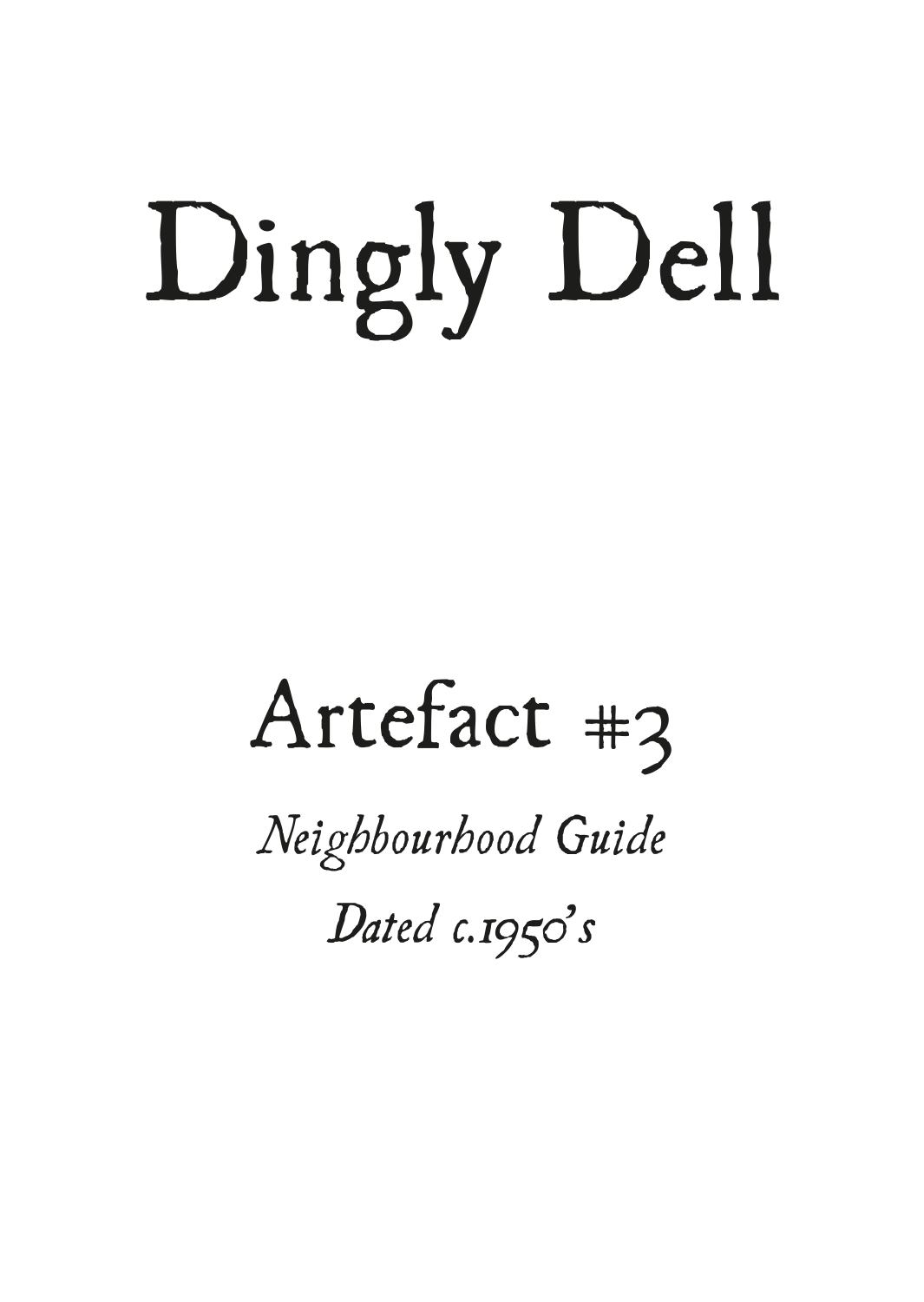## ADVICE ON HOW TO BE A **CONSCIENTIOUS VILLAGE RESIDENT**



### YOUR FRIENDLY LOCAL GUIDE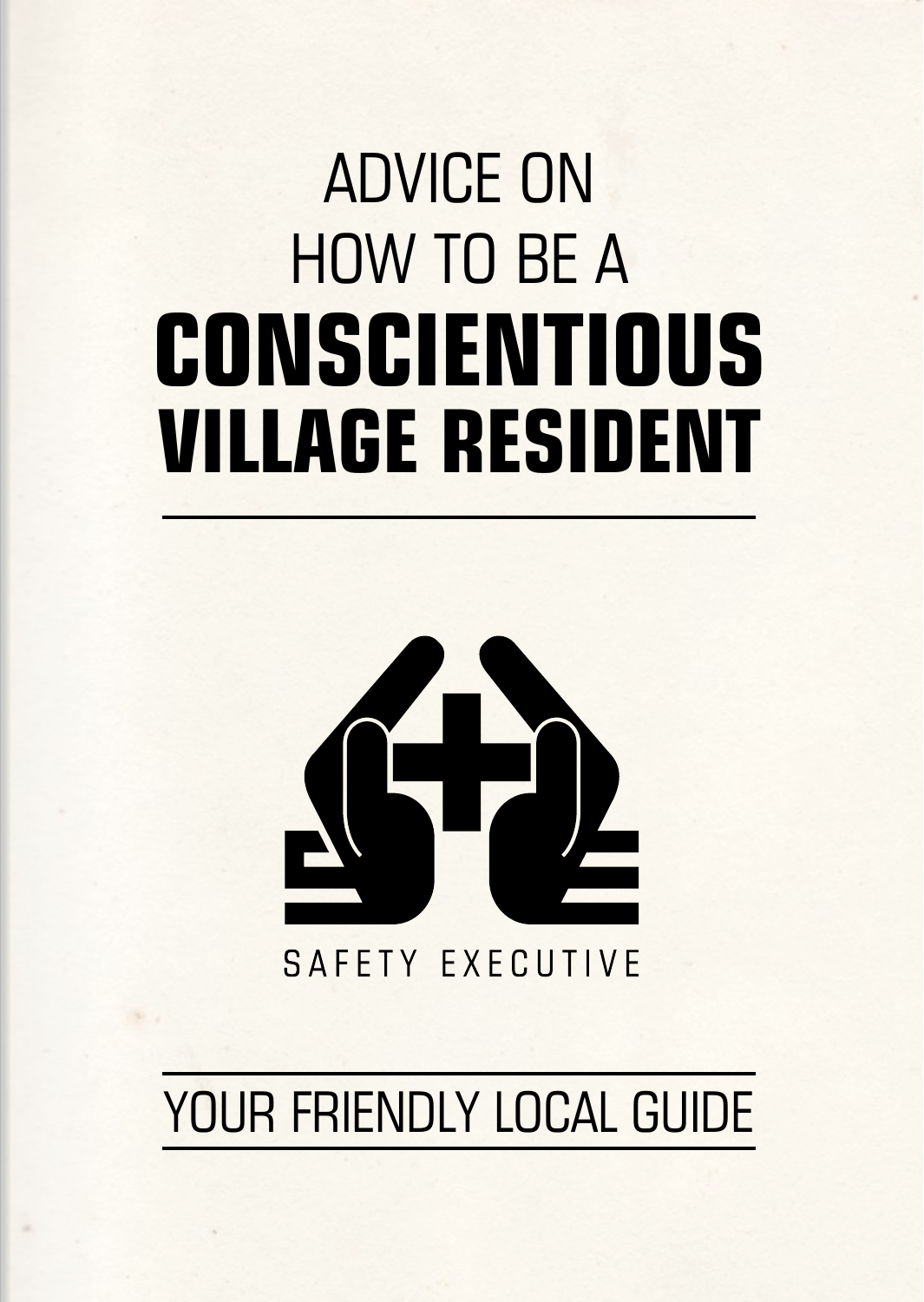

#### **1. BE CONSIDERATE**

Consideration for other villagers is of paramount importance in achieving moral harmony within your neighbourhood. For instance, if your house is disgracefully untidy inside, paint your windows white so your neighbours are not affected by your slovenliness. This also helps keep the village a uniform colour. Bonfires should not be lit after 6.00pm, except when burning books. In this instance, the fire may burn for as long as is needed to irradicate your home from all unhealthy literature. Remember to wear protective gloves.



#### **2. SUPPORT YOUR PARTY**

If you are endowed of wealth, be sure to turn out those secret hiding places and give generously to those more fiscally adept. Donating to the safety executive will improve the lives of everybody. Don't forget those money bags in the chimney.





#### **4. GO THE EXTRA MILE**

Personal vehicles are a decadent luxury (except the functional yet comfortable saloons used by our representatives of course) and should be avoided. A better alternative to driving to work is running; but, don't loiter in the streets to regain your breath, get home as soon as you can. If you are too fatigued to make it all the way back, bed down by the road side and wait until morning. Your journey back to work will be shorter!



#### **3. TIDY, TIDY, TIDY**

Other parties would have you stack your rubbish outside the house, or even on the stairs - but, oh dear, look what happens, a mess!

**NO**, stack your rubbish sacks neatly indoors, out of view from tidier villagers.